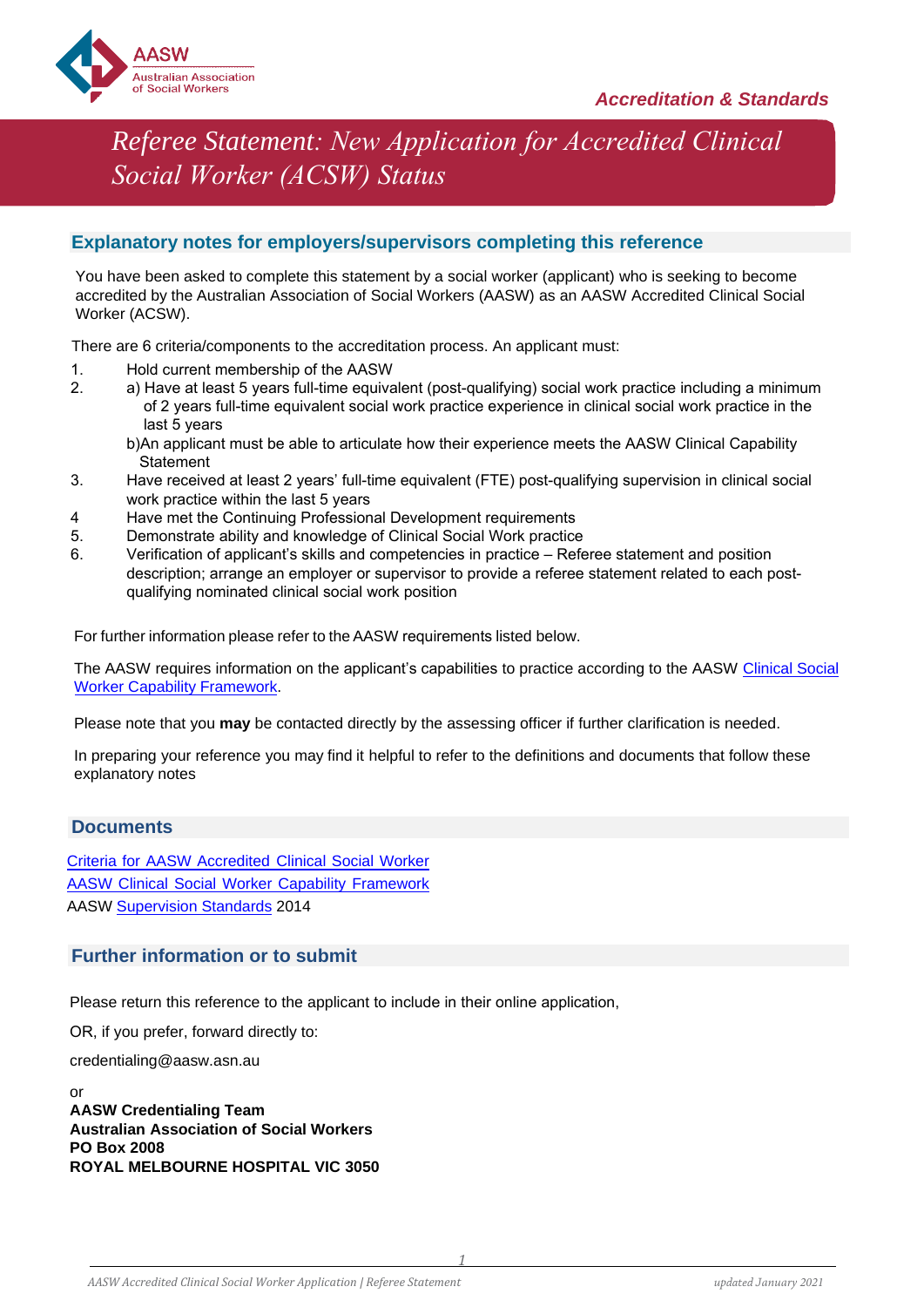### **Section 1: Referee Statement**

This is to be completed by an employer/supervisor - past or present.

|  | Please note: you must 'Save As' before completing the document. |  |  |  |
|--|-----------------------------------------------------------------|--|--|--|
|--|-----------------------------------------------------------------|--|--|--|

| Applicant's name: |  |
|-------------------|--|
|-------------------|--|

### **Your personal details:**

| Preferred title:            | Mr | Mrs                  | Ms | <b>Miss</b> | Dr | Other     |  |
|-----------------------------|----|----------------------|----|-------------|----|-----------|--|
| Full name:                  |    |                      |    |             |    |           |  |
| Position/job title:         |    |                      |    |             |    |           |  |
| Organisation:               |    |                      |    |             |    |           |  |
| Address for correspondence: |    |                      |    |             |    |           |  |
| Town/Suburb:                |    |                      |    |             |    |           |  |
| State:                      |    |                      |    |             |    | Postcode: |  |
| Work phone:                 |    |                      |    | Email:      |    |           |  |
|                             |    | (include area codes) |    |             |    |           |  |

# **Relationship with applicant:**

Please describe your relationship with the applicant and the nature of your role as employer/supervisor. Please include relevant dates and details of the practice setting in which you work (or worked) with the applicant. If you require more space, please feel free to attach a separate typed and signed page.

Please provide comments regarding the applicant's employment equivalence within the last 5 years (for example 'the applicant currently is employed 0.8 FTE however, from Jan 2012 - Oct 2013 was employed full time').

# **Qualifications:**

Please state your qualifications and experience in the clinical social work field including your supervision experience.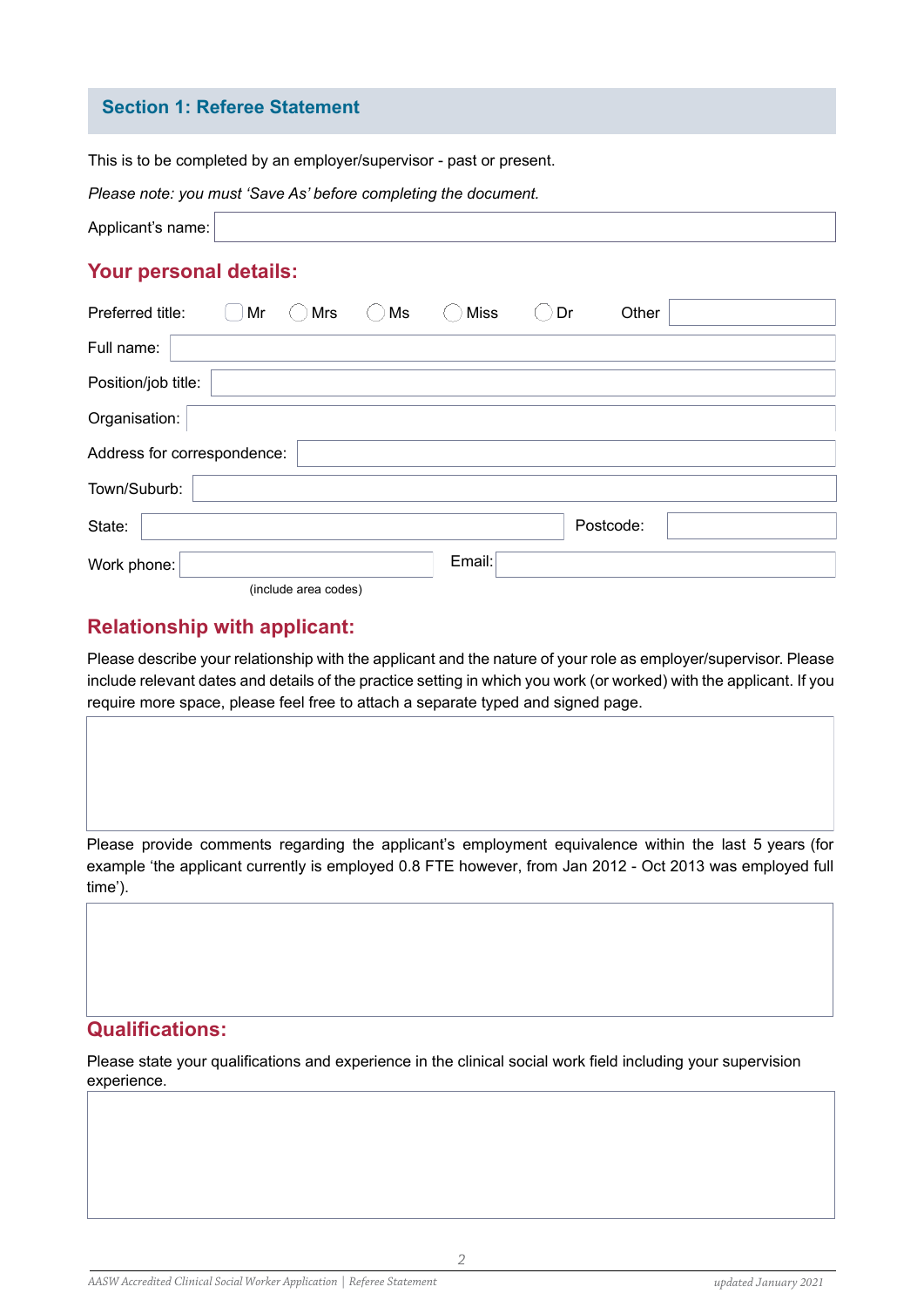# **Section 2: Referee Statement**

Please provide a referee statement related to the applicant. Please include your assessment of the applicant's capability, knowledge and skills to provide clinical social work services. A suggestion is to try and keep your entry to 500 words. If you require more space, please feel free to attach a separate signed page.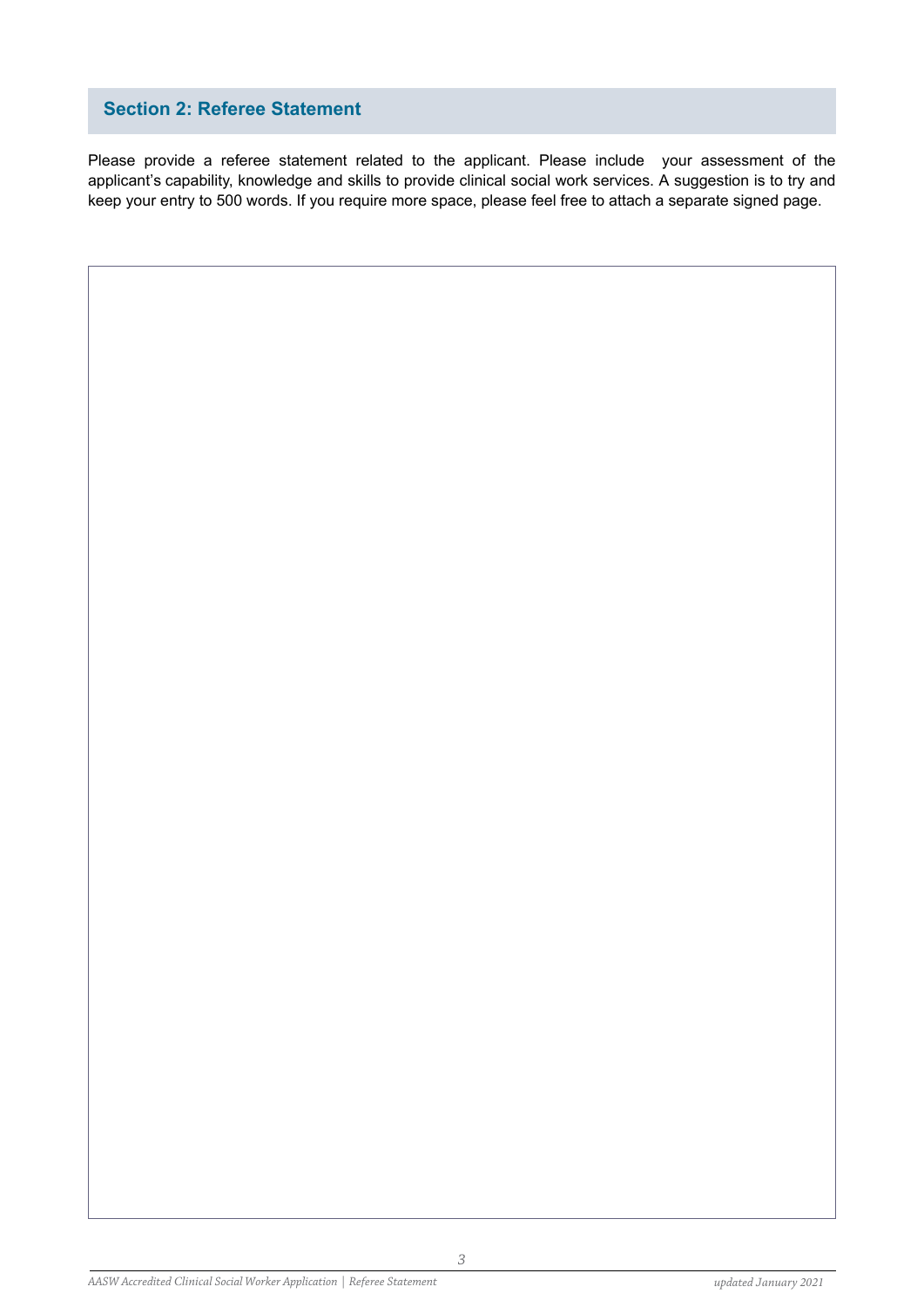# **Section 3: AASW Accredited Clinical Social Worker - Referee Statement**

The *Capability Framework for AASW Accredited Clinical Social Workers* is used by applicants applying for accreditation to demonstrate their knowledge, skills and experience in clinical social work practice settings. We structured this referee statement using this Framework as a foundation.

Please tick the appropriate box against each of the standards listed to indicate that in your view, the applicant meets or does not meet this standard. There is additional space for comments if required.

|                   | <b>Capability 1: Consistently demonstrates advanced</b><br>effective engagement skills with those accessing services                                                                                   | <b>Competent</b> | <b>Requires</b><br>development | <b>Have not</b><br><b>observed</b> / not<br>relevant |
|-------------------|--------------------------------------------------------------------------------------------------------------------------------------------------------------------------------------------------------|------------------|--------------------------------|------------------------------------------------------|
| <b>Ability 1a</b> | Provides advanced responses within<br>appropriate ethical, theoretical and practice-<br>based frameworks                                                                                               |                  |                                |                                                      |
| <b>Ability 1b</b> | Demonstrates advanced clinical engagement<br>skills with those from Aboriginal and Torres<br>Strait Islander communities                                                                               |                  |                                |                                                      |
| <b>Ability 1c</b> | Demonstrates advanced clinical engagement<br>skills with those from a range of cultures,<br>classes, ages, ethnicities, religions, peoples of<br>diverse bodies, genders, sexualities and<br>abilities |                  |                                |                                                      |
| <b>Ability 1d</b> | Demonstrates an advanced ability to establish<br>the foundations of a collaborative working<br>relationship                                                                                            |                  |                                |                                                      |

#### Further comments:

|                   | <b>Capability 2: Assessment and analysis of need</b>                                                                                                                                                                     | <b>Competent</b> | <b>Requires</b><br>development | <b>Have not</b><br>observed / not<br>relevant |
|-------------------|--------------------------------------------------------------------------------------------------------------------------------------------------------------------------------------------------------------------------|------------------|--------------------------------|-----------------------------------------------|
| <b>Ability 2a</b> | Demonstrates advanced clinical practice skills<br>in the identification and assessment of clinical<br>needs of the person/s and their environment.<br>This includes intrapersonal, inter personal and<br>social concerns |                  |                                |                                               |
| <b>Ability 2b</b> | Applies advanced critical thinking, systemic<br>analysis and problem-solving skills in all<br>assessment, case formulation and service<br>provision planning.                                                            |                  |                                |                                               |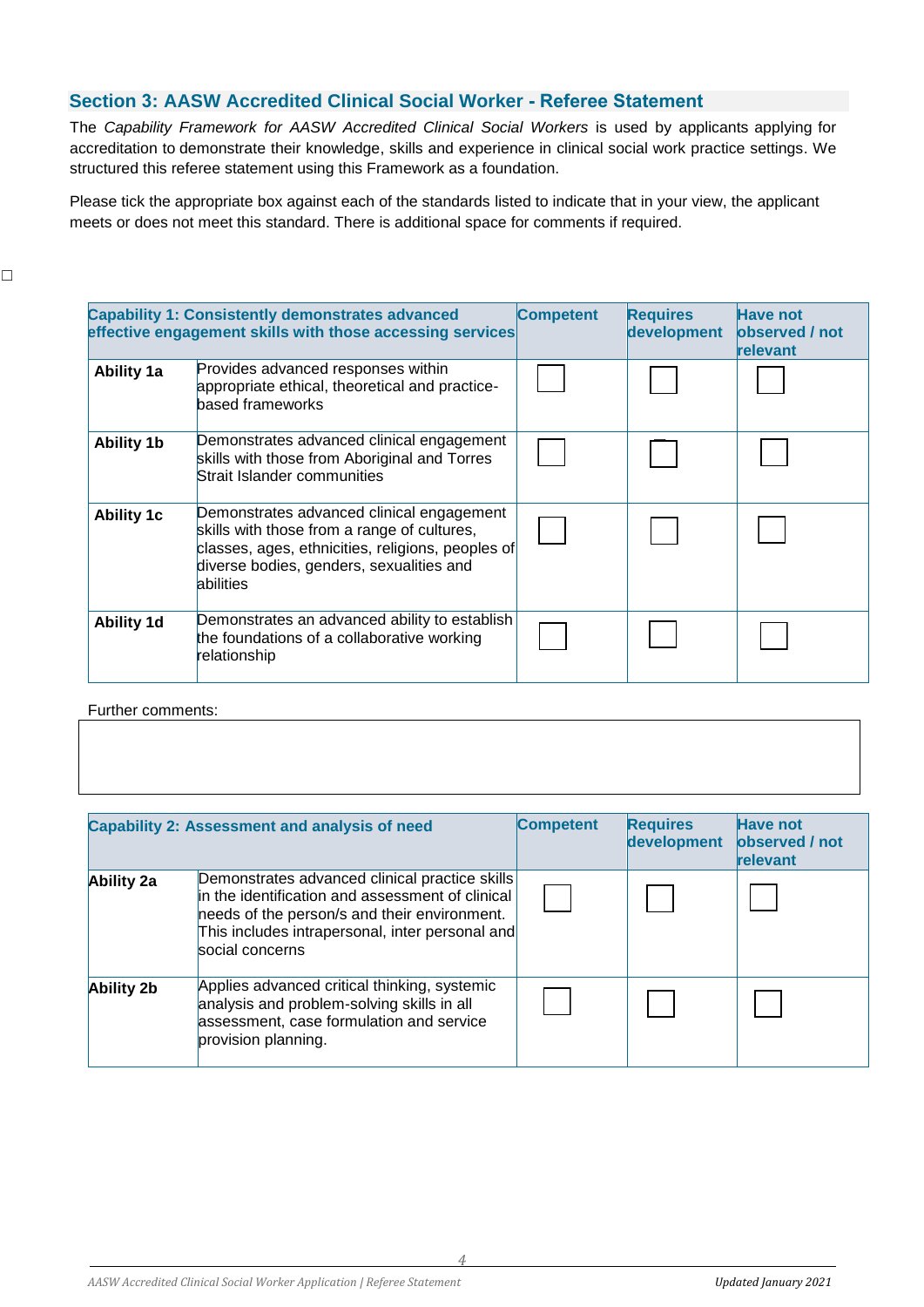### Further comments:

| <b>Capability 3: Risk</b> |                                                                                                                                                                        | <b>Competent</b> | <b>Requires</b><br>development | <b>Have not</b><br>observed / not<br>relevant |
|---------------------------|------------------------------------------------------------------------------------------------------------------------------------------------------------------------|------------------|--------------------------------|-----------------------------------------------|
| Ability 3a                | Demonstrates an advanced ability to conduct<br>assessments and reviews of the components of<br>clinical risk and ensures these inform treatment<br>planning and review |                  |                                |                                               |

Further comments:

|                   | <b>Capability 4: Provides effective services</b>                                                                                                                                                                               | <b>Competent</b> | <b>Requires</b><br>development | <b>Have not</b><br>observed / not<br>relevant |
|-------------------|--------------------------------------------------------------------------------------------------------------------------------------------------------------------------------------------------------------------------------|------------------|--------------------------------|-----------------------------------------------|
| <b>Ability 4a</b> | Demonstrates the ability to work collaboratively<br>with clients on their treatment goals offering a<br>range of evidence-based interventions to<br>improve quality of life and well-being                                     |                  |                                |                                               |
| <b>Ability 4b</b> | Draws on knowledge of person-in-environment,<br>systems theory and other core theories to be<br>familiar with social, psychological, spiritual,<br>cultural and health factors influential in peoples'<br>health and wellbeing |                  |                                |                                               |
| <b>Ability 4c</b> | Demonstrates specialist practice, theoretical<br>and research knowledge around clinical<br>intervention that informs all service provision for<br>optimal health and wellbeing                                                 |                  |                                |                                               |
| <b>Ability 4d</b> | Develops broad human sector service<br>knowledge and refers clients appropriately<br>when client need is beyond the clinical social<br>worker's knowledge and skill                                                            |                  |                                |                                               |
| <b>Ability 4e</b> | Develops systems to support evidence-based<br>practice and consider outcome measures                                                                                                                                           |                  |                                |                                               |
| <b>Ability 4f</b> | Works within established protocols and<br>procedures of their sector / system /<br>organisation                                                                                                                                |                  |                                |                                               |
| Ability 4g        | Undertakes consultation, support, advocacy,<br>supervision and debriefing with other agencies<br>and services with the client in mind                                                                                          |                  |                                |                                               |

*5*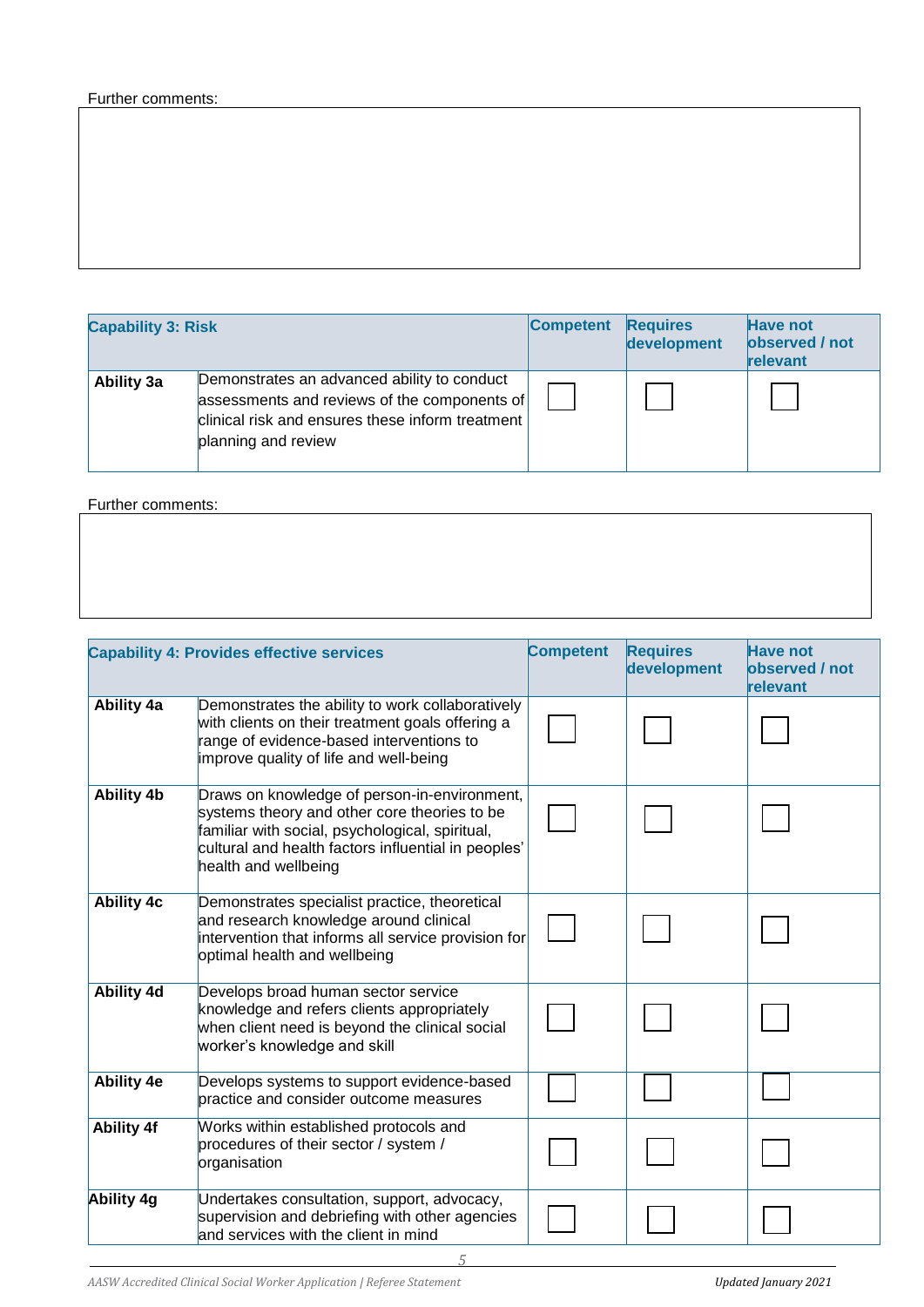| Ability 4h        | Evaluates the effectiveness of services with<br>clients and adjusts service provision<br>accordingly                                                                                        |  |  |
|-------------------|---------------------------------------------------------------------------------------------------------------------------------------------------------------------------------------------|--|--|
| Ability 4i        | Terminates or renegotiates service provision<br>when the relationships no longer serves the<br>interests of the client or a conflict of interest<br>becomes evident                         |  |  |
| Ability 4j        | records and manages information in<br>accordance with ethical principles and relevant<br>legislation                                                                                        |  |  |
| <b>Ability 4k</b> | Actively seeks client feedback, both informally<br>and formally, to inform service provision and<br>enhance own professional development                                                    |  |  |
| <b>Ability 41</b> | Actively engages in clinical supervision around<br>cases to ensure clinical accountability and<br>transparency in practice, as well as opportunity<br>to identify areas for clinical growth |  |  |

# Further comments:

| clinical area     | Capability 5: Advocates for legislative, policy and<br>practice reform within the context of their role and                       | <b>Competent</b> | <b>Requires</b><br>development | <b>Have not</b><br>observed / not<br>relevant |
|-------------------|-----------------------------------------------------------------------------------------------------------------------------------|------------------|--------------------------------|-----------------------------------------------|
| <b>Ability 5a</b> | Maintains current knowledge of policy and<br>legislation and how they impact on the clients,<br>their community and environment.  |                  |                                |                                               |
| <b>Ability 5b</b> | Appropriately works with others to achieve<br>legislative and policy reform as informed by<br>client need and clinical experience |                  |                                |                                               |
| <b>Ability 5c</b> | Makes recommendations to government on<br>policy and practice reforms                                                             |                  |                                |                                               |

### Further comments: